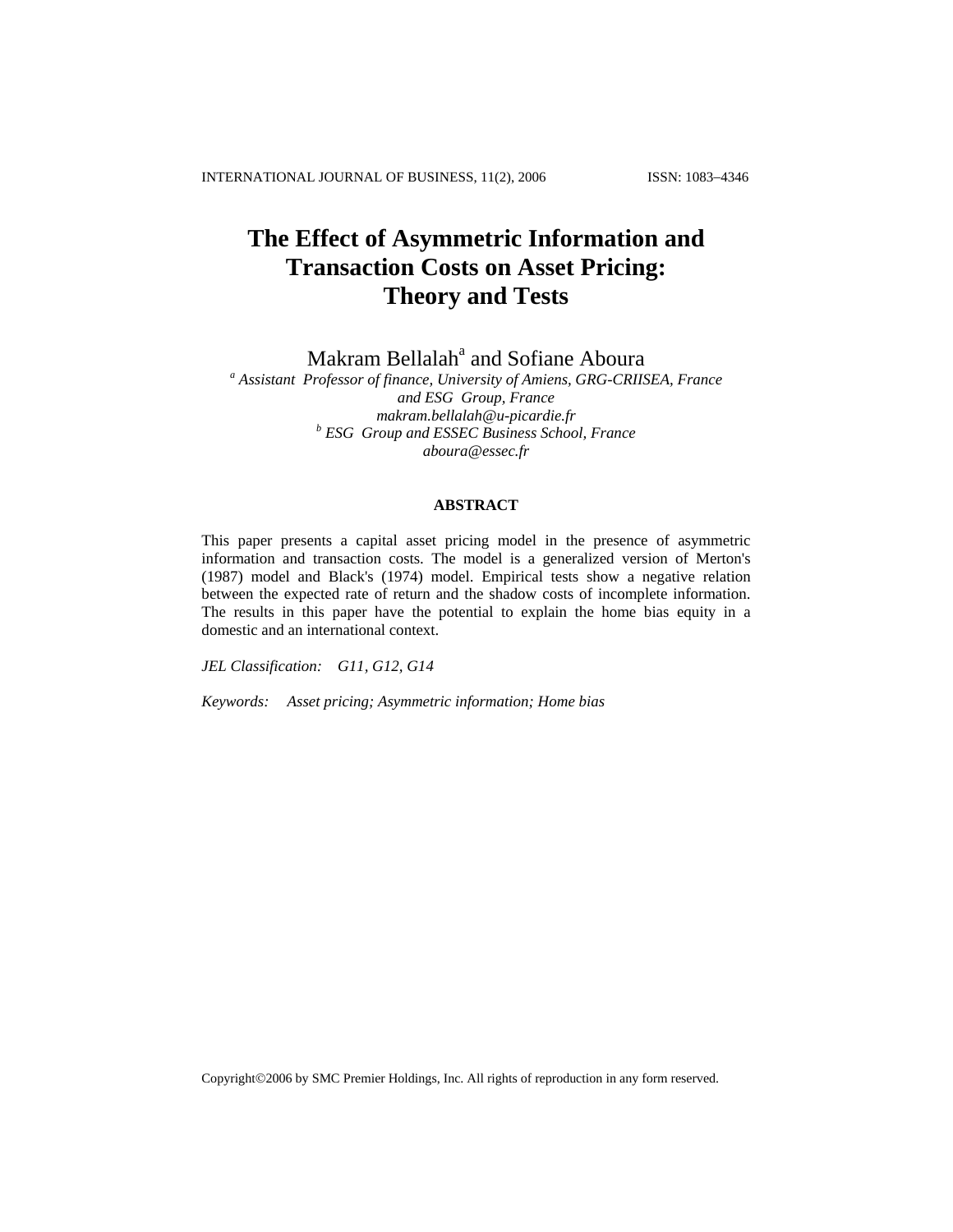## **I. INTRODUCTION**

Market imperfections are important elements in capital asset pricing models in a domestic setting (Mayshar (1979, 1980)) and in an international setting (Black (1974), Stulz (1981)).

Transaction costs and asymmetric information are potential factors that explain the home bias equity in domestic and international financial markets. Using the model in Black (1974), Lewis (1999) shows the effect of transaction costs on portfolio choice in the case of two-country model. Cooper and Kaplanis (1994) extend the model of Adler and Dumas (1983) by incorporating a tax similar to that in Black (1974). Cooper and Kaplanis (1994) show that the home bias can be explained by deadweight costs (transaction costs or tax) and not by the inflation risk as suggested by Adler and Dumas (1983). Cooper and Kaplanis (2000) extend the model of Stulz (1981) to the case of N countries and show how deadweight costs affect the portfolio choice and the capital budgeting decisions. The effect of market imperfections is used as an argument to explain the market segmentation or/and integration. Market imperfections such as transaction costs and taxes suggest that financial markets are not efficient and explain some observed anomalies.

This paper develops an asset-pricing model that accounts for the effect of asymmetric information and transaction costs. The model explains the effect of market imperfections on the expected return and shows how these frictions explain the home bias equity. We develop an empirical test in order to explain the relationship between the expected rate of return, the transaction costs and the information costs.

This paper is organized as follows. Section 2 presents the importance of transaction costs, taxes and asymmetric information in portfolio choice. Section 3 develops a model that incorporates the effects of asymmetric information about assets and the transaction costs. Section 4 provides some empirical evidence. Finally, we conclude and provide some suggestions for future research.

# **II. THE EFFECT ON PORTFOLIO CHOICE OF ASYMMETRIC INFORMATION AND TRANSACTION COSTS**

The gain from international diversification were documented by Grubel (1968), Levy and Sarnat (1970), Solnik (1974a), Gerard and De Santis (1997) and others. Tesar and Werner (1995) find a strong evidence of a home bias in national investment portfolios. They explain the home bias by transactions costs. They suggest that the best explanation of this bias should be based on asymmetric information. Hasan and Simaan (2000) develop a model that incorporates both the forgone gains from diversification and the informational constraints of international investments. This model is a generalization of French and Poterba (1991). These authors show that the lack of diversification appears to be the result of investor choices rather than institutional constraints. Kadalec and Mcconnell (1994) show that the change in share value is attributed to investor recognition factor as suggested by Merton (1987). Forester and Karolyi (1999) show that the abnormal returns can be explained by the asymmetric information. In this model the empirical tests provide support for market segmentation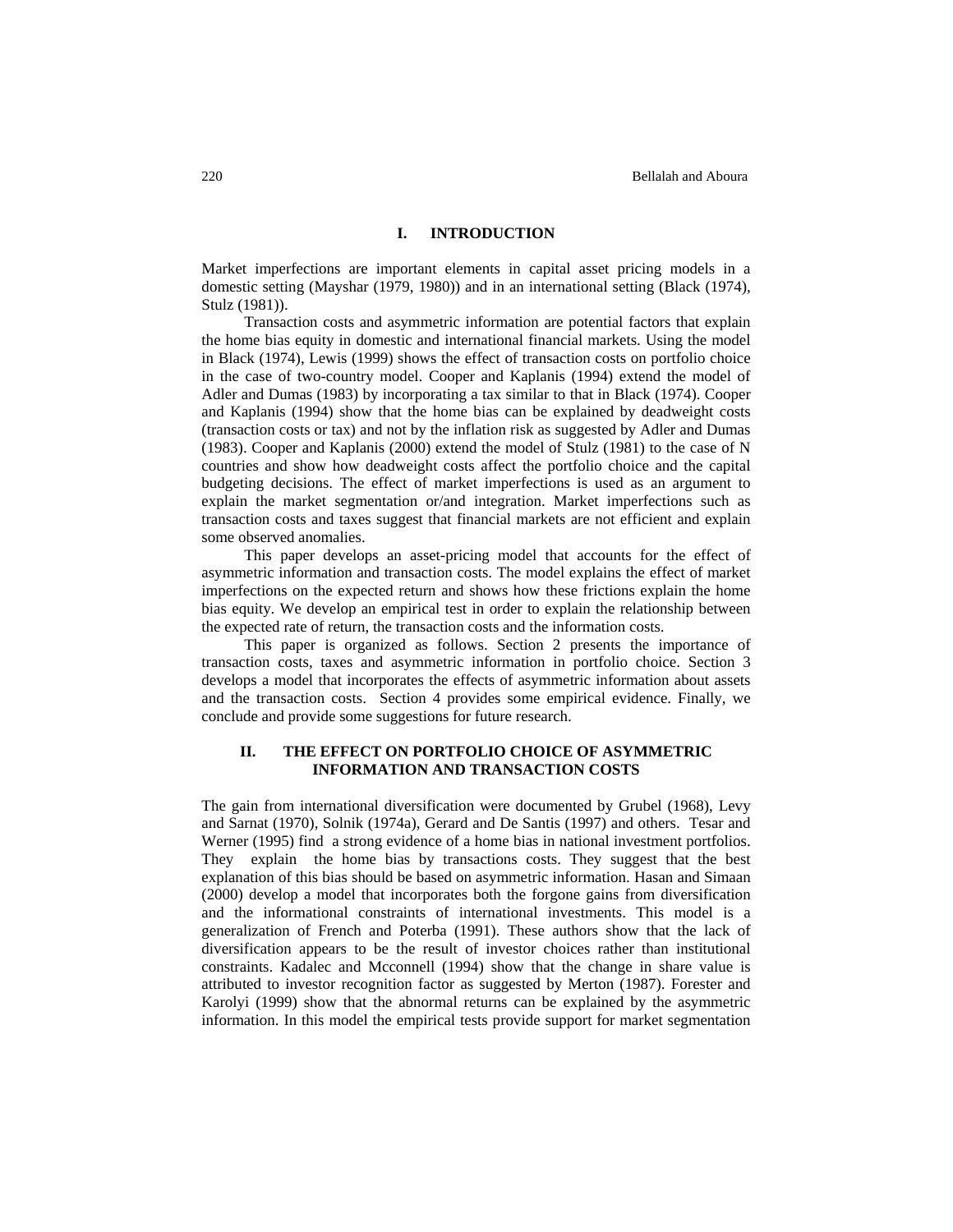hypothesis and Merton's (1987) investor recognition hypothesis. Forester and Karolyi (1999) and Kadalec and Mcconnell (1994) use a sample from US exchanges for an investor who trade in local market by constructing a diversified portfolio from securities of foreign firms listed in US exchange. Asymmetric information is very important in a national and an international setting. Brennan and Cao (1997) develop a model of international equity portfolio investment flows based on informational endowments between foreign and domestic investors. They show that when domestic investors hold an information advantage over foreign investors about their domestic market, investors tend to purchase foreign assets in periods when the return in foreign assets is high. The effects of taxes and transaction costs on asset pricing are presented the first time by Black (1974) on a model where the investor is imposed on his holding. Black (1974) shows that the taxes discourage some investors to invest in some assets and in other countries. Stulz (1981) proposes a model in which it is costly for the domestic investors to hold foreign assets. He shows that due to the existence of these costs some assets are not traded and the domestic investors tend to hold more in their domestic securities that explain the home bias equity. Whatley (1988) develops a consumption-based asset pricing model that incorporates a tax as Black (1974) and Stulz (1981). He shows that there is a little evidence about market integration due to these costs.

Falkenstein (1996) explains that the preference for some assets is explained by the low transaction costs and low volatility. He shows that the investors tend to trade on the assets about which they are informed. In his model, the information is detected by the investors through the publication of the new stories and the age of these assets.

We develop in the next section a model of asset pricing in the presence of transaction costs and information costs. We show that the two market imperfections in the asset pricing have the same rule and they are very important in theoretical and practical activity on the market.

This paper shows that the two imperfections are not the same as suggested in the literature, which considers the transaction costs as information costs. We consider that the information costs as indirect costs but the transaction costs as direct costs. The presence of these costs shows that in equilibrium, the market portfolio is not efficient, and that the portfolio choice of an investor depends on these variables.

## **III. THE MODEL**

We develop a two-period model of asset pricing in an environment where each investor knows only about a subset of the available securities. The equilibrium return of security k follows the equation:

$$
\widetilde{R}_{k} = \overline{R}_{k} + b_{k} \widetilde{Y} + \sigma_{k} \widetilde{\epsilon}_{k}
$$
 (1)

with  $\overline{R}_k$  = the expected rate of return of security k;  $\tilde{Y}$  = denotes a random variable common factor with ;  $E(\tilde{Y})=0$ ,  $Var(\tilde{Y})=1$ ; and  $E(\varepsilon_k/\varepsilon_1, \varepsilon_2, ..., \varepsilon_{k-1}, \varepsilon_{k+1} ... \varepsilon_n, Y)$  $= 0$  for  $k=1,2,3,4...n$ .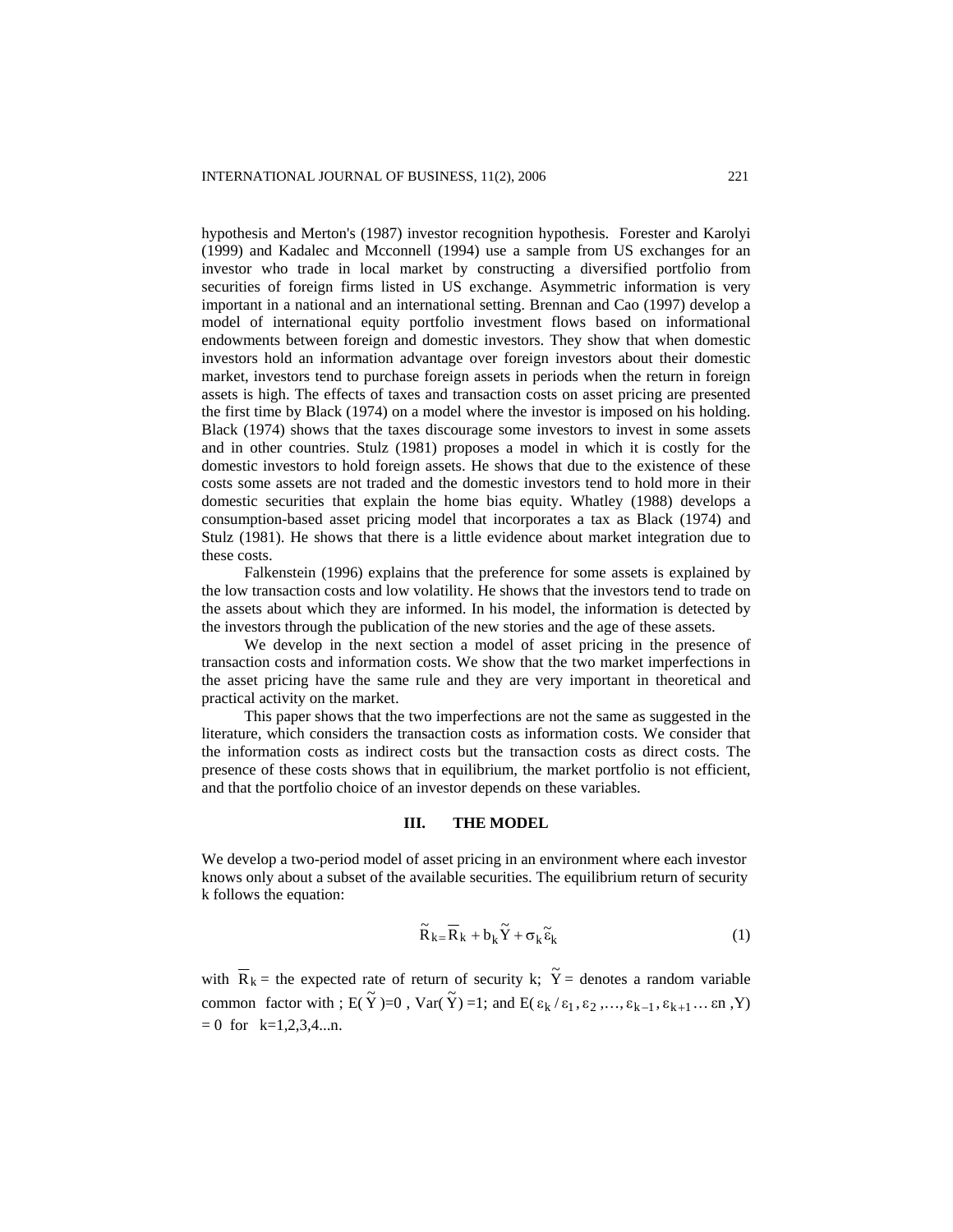By inspectation of (1), the structure of return is like the Sharpe (1964) diagonal model or the one factor version of the Ross (1976) Arbitrage pricing theory and Merton's (1987) model. In addition to the n risky securities, we consider two other traded securities, a riskless security with sure return and a security that combines the riskless security and forward contract on the observed factor. We assume that the forward price of the contract is that the standard deviation of the equilibrium return on the security is unity. The rate of return on this security is given by:

$$
\widetilde{\mathbf{R}}_{n+1} = \overline{\mathbf{R}}_{k} + \mathbf{Y} \tag{2}
$$

We assume that investors' aggregate demand for this security as well as the riskless security must be zero in equilibrium. The model assumes the existence of transaction costs or taxes as Black (1974) and Lewis (1999) when we trade on security k.

Borrowing and short selling are assumed without restrictions. Investors are risk averse and select an optimal portfolio according to the Markowitz - Tobin (1959) meanvariance criterion applied to the end of period wealth. The preference of investor j is represented as:

$$
U^{j} = E(\tilde{R}_{k}^{j} W^{j}) - \frac{\delta^{j}}{2W^{j}} Var((\tilde{R}_{k}^{j} W^{j})
$$
 (3)

where  $W^j$  = the Wealth of investor j;  $\tilde{R}^j_k$  = the return on his portfolio of investor j; and  $\delta^j \geq 0$ , for j=1,2,3…,N.

We call  $J^j$  a collection of integers such that the security k is an element of  $J^j$  if investor j is informed about this asset, with  $k = 1, 2, 3, \ldots, n$ . We assume that the security  $(n+2)$  is the riskless security and the  $(n+1)$  security is contained in  $J^j$ . With the structure of the model established, we turn now to the solution of the portfolio selection problem for investor j.

Let  $w_k^j$  be the fraction of initial wealth allocated to security k by investor j. The return on portfolio for an investor j in the presence of transaction costs can be written as follows:

$$
\tilde{R}^{j} = \sum_{k=1}^{n} w_{k}^{j} (\tilde{R}_{k} - \tau_{k}) + w_{n+1}^{j} \tilde{R}_{n+1} + w_{n+2}^{j} R
$$
\n(4)

Inserting  $(1)$  and  $(2)$  in  $(4)$  we get:

$$
\widetilde{R}^{\dot{j}} = \sum_{k=1}^{n} w_{k}^{\dot{j}} (\overline{R}_{k} + b_{k} \widetilde{Y} + \sigma_{k} \widetilde{\epsilon}_{k} - \tau_{k}) + w_{n+1}^{\dot{j}} (\overline{R}_{k} + Y) + w_{n+2}^{\dot{j}} R
$$
(5)

where  $\tau_k$  the transaction costs paid by investor j on asset k.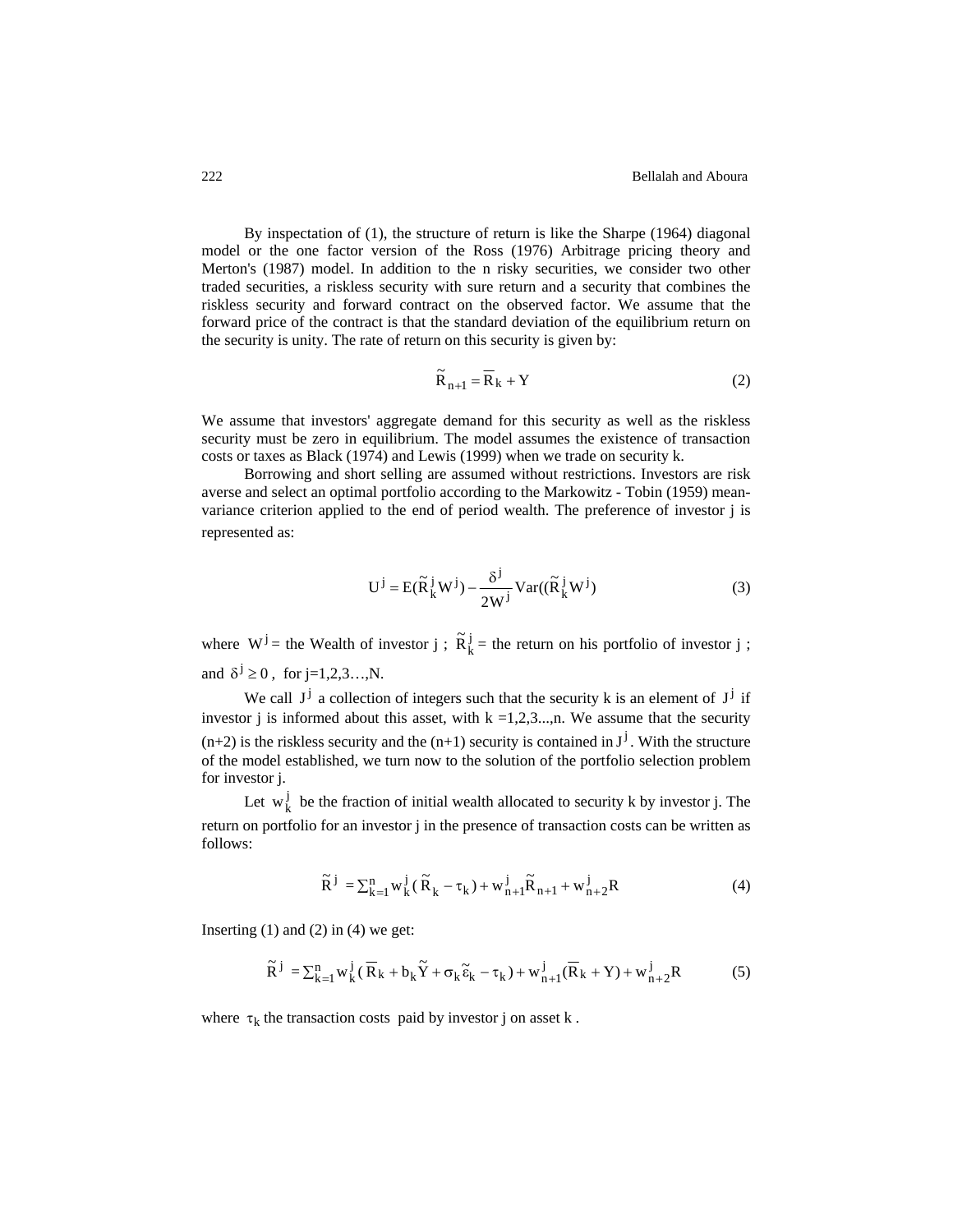Equation (5) can be written as:

$$
\widetilde{R}^j = \sum_{k=1}^n w_k^j (\overline{R}_k - \tau_k) + (\sum_{k=1}^n w_k^j b_k + w_{n+1}^j) \widetilde{Y} + \sum_{k=1}^n w_k^j \sigma_k \widetilde{\varepsilon}_k + w_{n+1}^j \overline{R}_k + w_{n+2}^j R \qquad (6)
$$

Let:

$$
\sum_{k=1}^{n} w_{k}^{j} b_{k} + w_{n+1}^{j} = b^{j}
$$
 (7)

and

$$
\sum_{k=1}^{n+2} w_k^j = 1
$$
 (8)

From (7) and (8), we can write (6) as follows:

$$
\widetilde{R}^{j} = \sum_{k=1}^{n} w_{k}^{j} \overline{R}_{k} - \sum_{k=1}^{n} w_{k}^{j} \tau_{k} + b^{j} \widetilde{Y} + \sum_{k=1}^{n} w_{k}^{j} \sigma_{k} \widetilde{\epsilon}_{k} + (b^{j} - \sum_{k=1}^{n} w_{k}^{j} b_{k}) \overline{R}_{n+1}
$$
\n
$$
= + (1 - b^{j} - \sum_{k=1}^{n} w_{k}^{j} b_{k} - \sum_{k=1}^{n} w_{k}^{j}) R
$$
\n(9)

With the properties of  $\tilde{Y}$  and  $\tilde{\epsilon}_k$ , we can write the variance of the portfolio of investor j as follows:

$$
Var(\tilde{R}^{j}) = b^{j^{2}} + \sum_{k=1}^{n} (w_{k}^{j})^{2} \sigma_{k}^{2}
$$
 (10)

If we look to equation (10), we see that the variance of the portfolio of investor j is characterized by the common factor risk  $b^{j^2}$  and the risk of all assets contained in the portfolio. Let us derive the expected rate of return on portfolio of investor j. This can be done by using equation (9):

$$
E(\tilde{R}^{j}) = \sum_{k=1}^{k} w_{k}^{j} \overline{R}_{k} - \sum_{k=1}^{n} w_{k}^{j} \tau_{k} + b^{j} E(\tilde{Y}) + \sum_{k=1}^{n} w_{k}^{j} \sigma_{k} E(\tilde{\varepsilon}_{k}) + b^{j} \overline{R}_{n+1}
$$
  

$$
= -\sum_{k=1}^{n} w_{k}^{j} b_{k} \overline{R}_{n+1} + R - b^{j} R + \sum_{k=1}^{n} w_{k}^{j} b_{k} R - \sum_{k=1}^{n} w_{k}^{j} R
$$
(11)

Using (11) the expected rate of return on a portfolio for investor j is: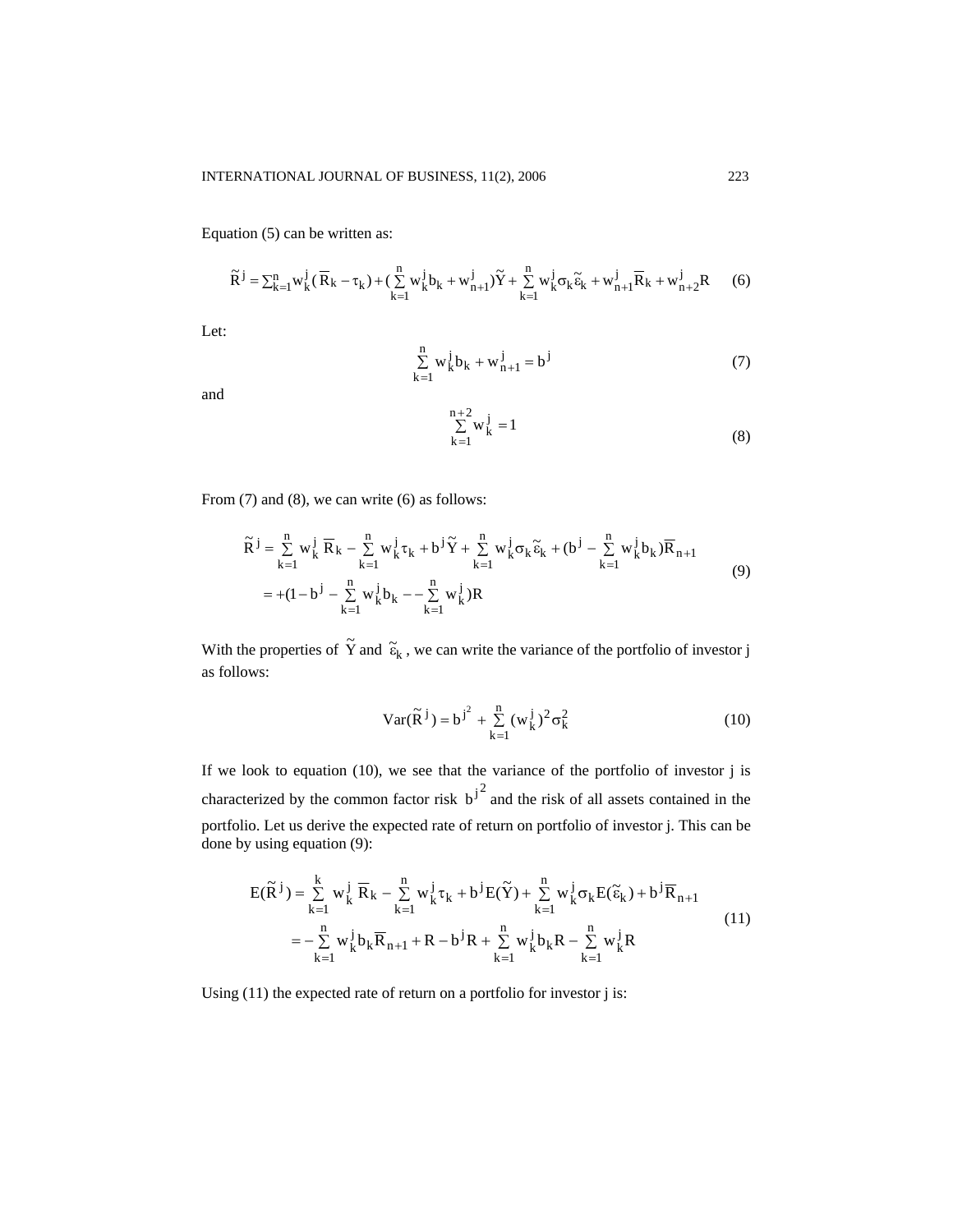224 Bellalah and Aboura

$$
\overline{R}^{j} = R + b^{j}(\overline{R}_{n+1} - R) + \sum_{k=1}^{n} w_{k}^{j}(\overline{R}_{k} - \tau_{k} - R - b_{k}(R_{n+1} - R))
$$
(12)

This expression shows that the transaction costs decrease the expected rate of return of the portfolio of investor j. We can write the expression (12) as follows:

$$
\overline{R}^{j} = R + b^{j} (\overline{R}_{n+1} - R) + \sum_{k=1}^{n} w_{k}^{j} \Delta_{k}
$$

with

$$
\Delta_{k} = \overline{R}_{k} - \tau_{k} - R - b_{k}(\overline{R}_{n+1} - R)
$$

From equation (3), the optimal portfolio choice for the investor can be formulated as a solution to the constrained maximization problem:

$$
\text{Max}\left[\overline{\mathbf{R}}^{\mathbf{j}} - \frac{\delta^{\mathbf{j}}}{2} \text{Var}(\widetilde{\mathbf{R}}^{\mathbf{j}}) - \sum_{k=1}^{n} \lambda_k^{\mathbf{j}} \mathbf{w}_k^{\mathbf{j}}\right]
$$
(13)

where  $\lambda_k^j$  is Lagrange multiplier that reflects the constraint that investor j can not invest in security k if he does not have an information about this security. From this interpretation, we have

$$
\lambda_k^j = 0 \quad \text{if} \quad k \in J^j \tag{14}
$$

This condition means that the investor is informed about security k :

$$
w_k^j = 0 \quad \text{if} \quad k \in J^{j^c} \tag{15}
$$

From the optimization problem given by relation (13) and from relation (12) and (10) we obtain the first-order conditions that give the optimal common factor and portfolio weights for investor j:

$$
\frac{\partial U^j}{\partial b^j} = \overline{R}_{n+1} - R - \delta^j b^j = 0
$$
 (16)

$$
\frac{\partial \mathbf{U}^{j}}{\partial \mathbf{w}^{k}} = \Delta_{k} - \delta^{j} \mathbf{w}_{k}^{j} \sigma_{k}^{2} \lambda_{k}^{j} = 0
$$
\n(17)

From (16), we can write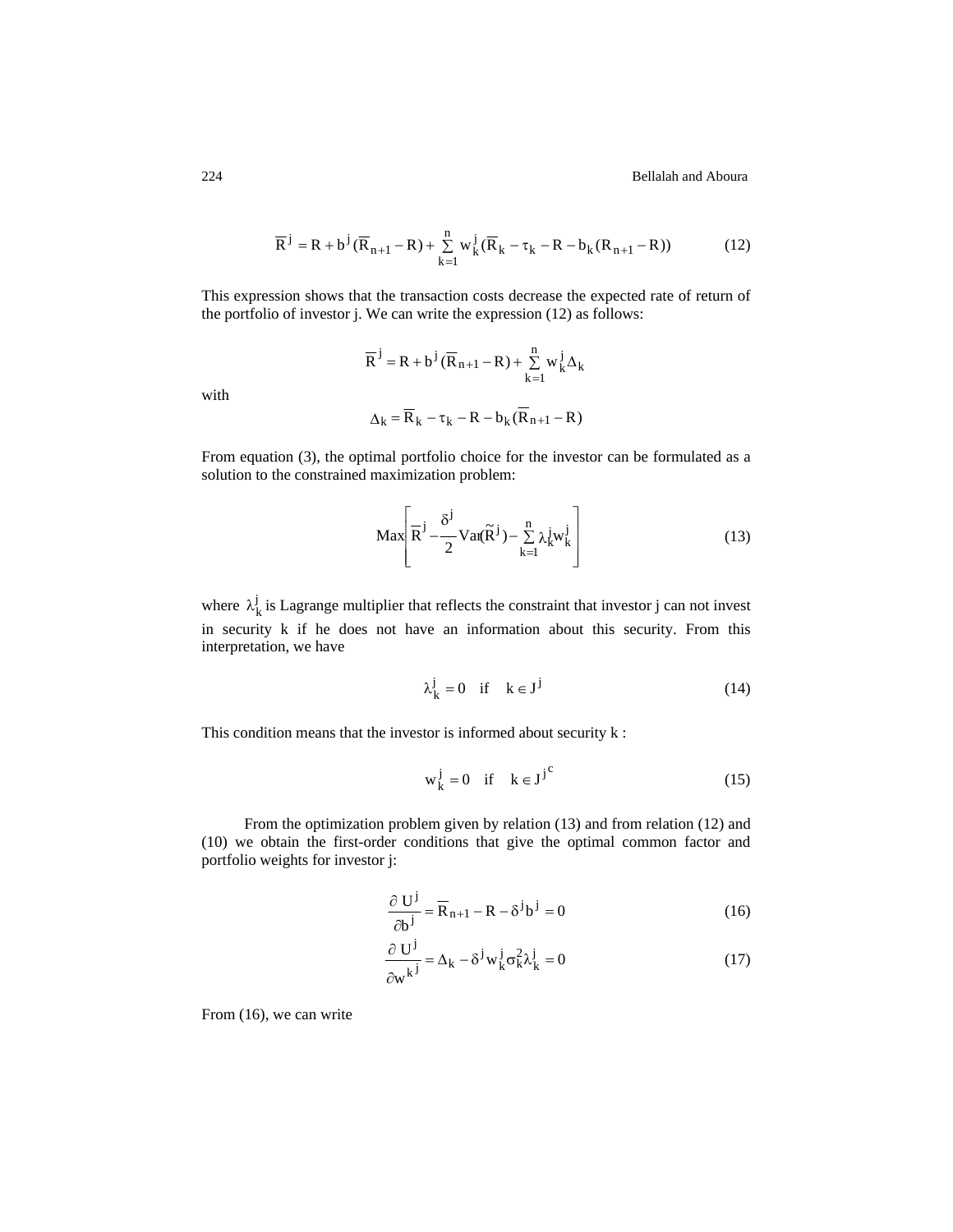$$
\frac{R_{n+1} - R}{\delta^j} = b^j \tag{18}
$$

Equation (18) represents the common factor exposure (political risk for example) that affects the portfolio of investor j. Using relation (17), we have:

$$
\frac{\Delta_k - \lambda_k}{\delta^j \sigma_k^2} = w_k^j \tag{19}
$$

Using (14) equation (19) becomes for an informed investor:

$$
\frac{\Delta_{k}}{\delta^{j}\sigma_{k}^{2}} = w_{k}^{j}
$$
 (20)

Equation (20) shows that investor j invests only in securities he knows about and that the fraction allocated to security k depends on the required return, the risk and the transaction costs. If the investor does not have any information about security k, then his proportion invested in this security is equal to zero. From equation (19) we get:

$$
\Delta_{k} = \lambda_{k}^{j} \quad \text{if} \quad k \in J^{j^{c}} \tag{21}
$$

Up to now we have solved for individual optimal demands. We now aggregate to determine equilibrium asset prices and expected returns. We simplify the analysis and focus on the effect of transaction costs and incomplete information on equilibrium prices. Assuming that the representative investors have identical preferences and the same initial wealth, then we can write:

$$
\delta^j = \delta \ \forall \ j \text{ and } W^j = W, \ j = 1, 2, 3, \dots, N
$$

Under these assumptions it follows that all investors choose the same exposure to the common factor,  $b = b$  for j=1,2,3.....,N. Equation (16) becomes:

 $\sim$ 

$$
R_{n+1} - R = \delta b \tag{22}
$$

Let  $D_k$  be the aggregate demand for security k by investors:

$$
D_k = \sum_{j=1}^{N} w_k^j W^j
$$
 (23)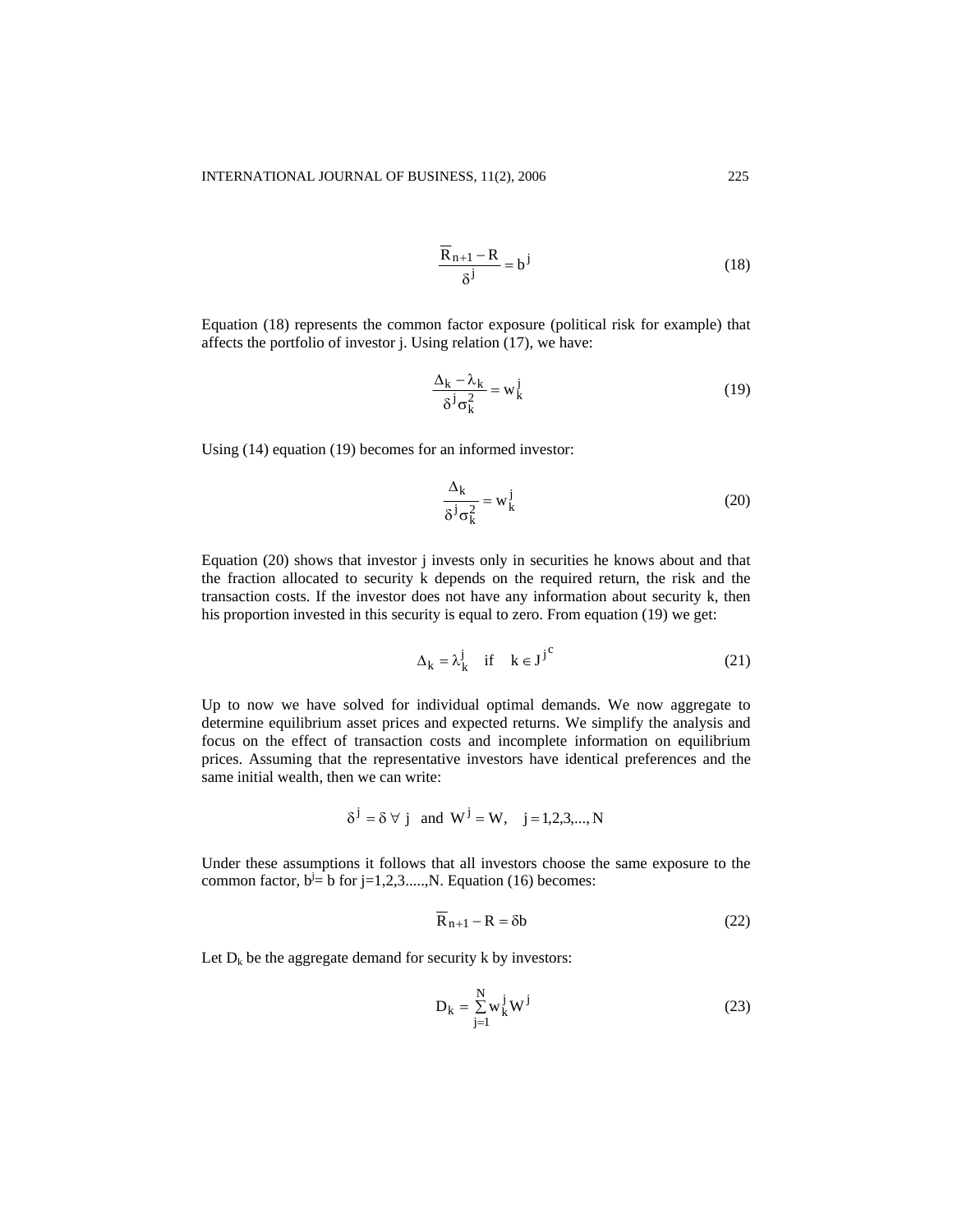With our assumptions that investor *j*, invests only in the securities that he has information about, equation (23) becomes with reference to (15) and (20):

$$
D_k = \frac{N_k W \Delta_k}{\delta \sigma_k^2}
$$
 (24)

wth  $N_k$  the number of investors who have information about security k. When all investors know about the security k, then  $N_k = N$ . Let  $x_k$  be the fraction of the market portfolio invested in security k, then we write:

$$
x_k = \frac{D_k}{M}
$$
 (25)

where M denotes the equilibrium national wealth:

$$
M = \sum_{j}^{N} W^{j}
$$
 (26)

In reality, not all investors know about the security k. That is why we can give the fraction of all investors who have information about security k as:

$$
q_k = \frac{N_k}{N} \tag{27}
$$

The value of  $q_k$  varies between zero and one,  $0 < q_k \leq 1$ . This fraction is greater than zero because there is an investor who is informed about security k. When this fraction is equal to one, then all investors have the same information about security k. From equations  $(24)$ ,  $(26)$ ,  $(27)$ , equation  $(25)$  allows to write:

$$
x_k = \frac{q_k \Delta_k}{\delta \sigma_k^2}
$$
 (28)

Because the market portfolio is a weighted average of optimal portfolios and because all investors choose the same common factor exposure  $\mathbf{b}^j$ , it follows that  $\mathbf{b}^j = \mathbf{b}$ . We assume that assets (n+1) and (n+2) are inside securities. We can write  $b = \sum_{k=1}^{n} b_k$ . In addition, we have  $\Delta_k = \overline{R}_k - \tau_k - R - b_k(\overline{R}_{n+1} - R)$ . Inserting (18) in the expression  $b = \sum_{k} b_k$ of  $\Delta$ *k*, we obtain:

$$
\Delta_{k} = \overline{R}_{k} - \tau_{k} - R - b_{k} \delta^{-j} b^{j}
$$
 (29)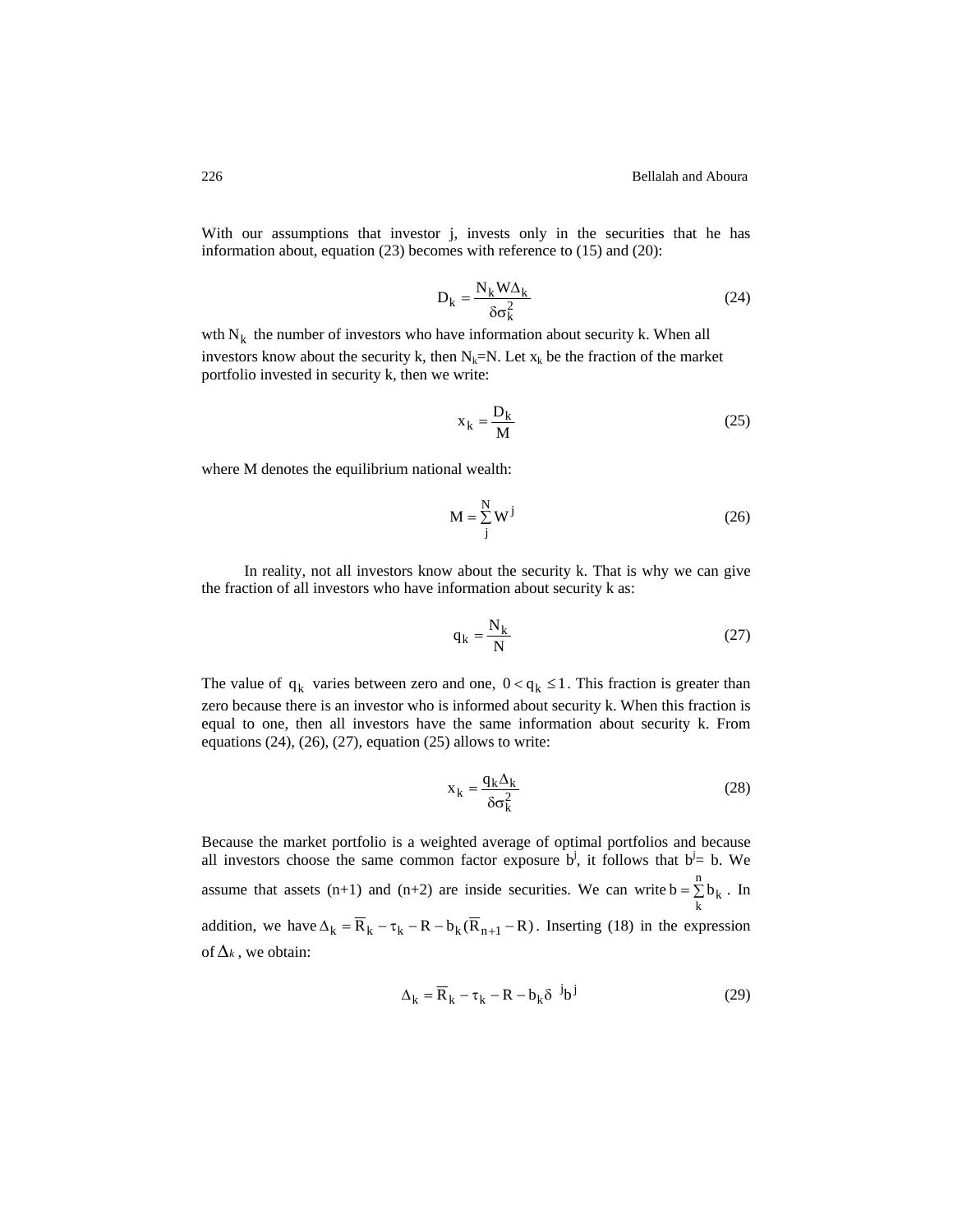Since  $b^j = b$  and  $\delta^j = \delta$ , equation (29) becomes:

$$
\Delta_{k} = \overline{R}_{k} - \tau_{k} - R - b_{k} \delta b)
$$
\n(30)

From (30), we have:

$$
\overline{R}_k = R + \tau_k + b_k \delta b + \Delta_k \tag{31}
$$

From (28) the expression of  $\Delta_k$  is given by:

$$
\Delta_{k} = \frac{x_{k}}{q_{k}} \delta \sigma_{k}^{2}
$$
 (32)

Inserting (32) in (31) we obtain:

$$
\overline{R}_k = R + \tau_k + b_k \delta b + \frac{x_k}{q_k} \delta \sigma_k^2
$$
 (33)

To see the connection between the effects of transaction costs and the shadow cost of incomplete diffusion of information among investors, let:

$$
\lambda_{k} = \frac{\sum_{j}^{N} \lambda_{k}^{j}}{N}
$$
 (34)

be the equilibrium aggregate shadow cost per investor. From relation (21), equation (34) becomes:

$$
\lambda_k = \frac{N - N_k}{N} \tag{35}
$$

Equation (35) can be written as:

$$
\lambda_{k} = \left(1 - \frac{N_{k}}{N}\right) \Delta_{k} \tag{36}
$$

From (27), equation (36) becomes:

$$
\lambda_{k} = (1 - q_{k}) \Delta_{k} \tag{37}
$$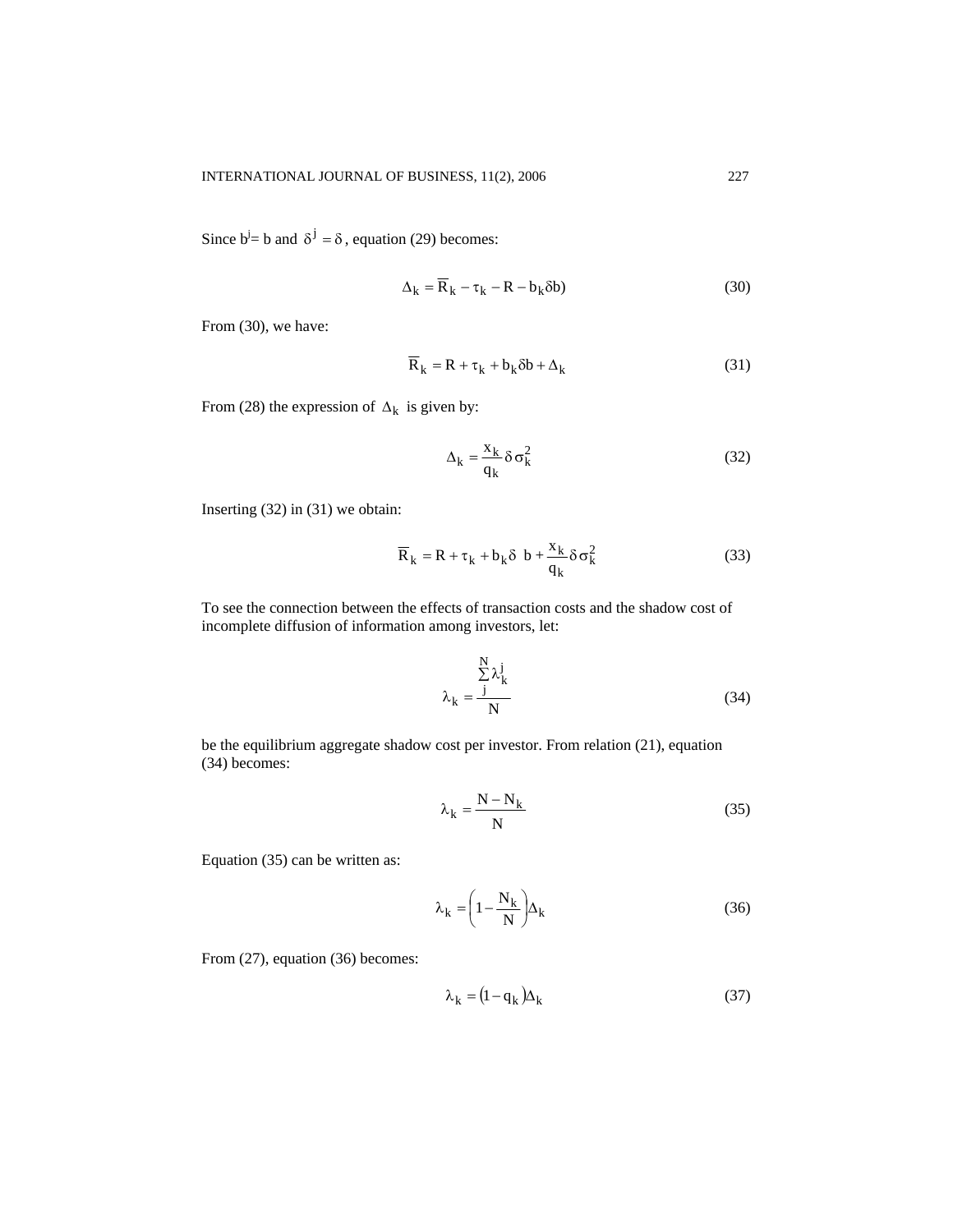Let  $\tilde{R}_M$  be the return on the market portfolio:

$$
\widetilde{\mathbf{R}}_{\mathbf{M}} = \sum_{k=1}^{n} \mathbf{x}_k \widetilde{\mathbf{R}}_k
$$
\n(38)

We assume that the securities n+1 and n+2 are inside securities so that  $x_{n+1}$  and  $x_{n+2}$  are equal to zero. From relation (10), we obtain the variance of the market portfolio as follows:

$$
Var(\widetilde{R}_M) = b^2 + \sum_{k=1}^{n} x_k^2 \sigma_k^2
$$
 (39)

The examination of the variance of the market portfolio shows that there are two sources of risk: a risk characterizing the common factor, and the risk of every asset k. If we define the beta of security k as  $\beta_k$  the covariance of return on security k with the market portfolio divided by the variance of the market portfolio return, then we have:

$$
\beta_{k} = \frac{bb_{k} + x_{k} \sigma_{k}^{2}}{Var(\widetilde{R}_{M})} \quad \text{for} \quad k = 1, 2, 3..., n \tag{40}
$$

With reference to equation (37), we have:

$$
\Delta_{k} = \lambda_{k} + q_{k} \Delta_{k} \tag{41}
$$

Inserting (41) in (31) we obtain:

$$
\overline{R}_k = R + \tau_k + b_k \delta \ b - \lambda_k + q_k \Delta_k \tag{42}
$$

The substitution of (32) in (42) gives:

$$
\overline{R}_k = R + \tau_k + b_k \delta b + \lambda_k + x_k \delta_k \sigma_k^2 \tag{43}
$$

From this relation, we try to get the covariance expression:

$$
\overline{R}_k = R + \tau_k + \delta(b_k b + x \sigma_k^2) + \lambda_k \tag{44}
$$

If we multiply (44) by  $x_k$  and sum from  $k=2,3,...,n$ , keeping in mind that the securities  $(n+1)$  and  $(n+2)$  are inside securities,  $x_{n+1}=0$  and  $x_{n+2}=0$ . Equation (44) becomes: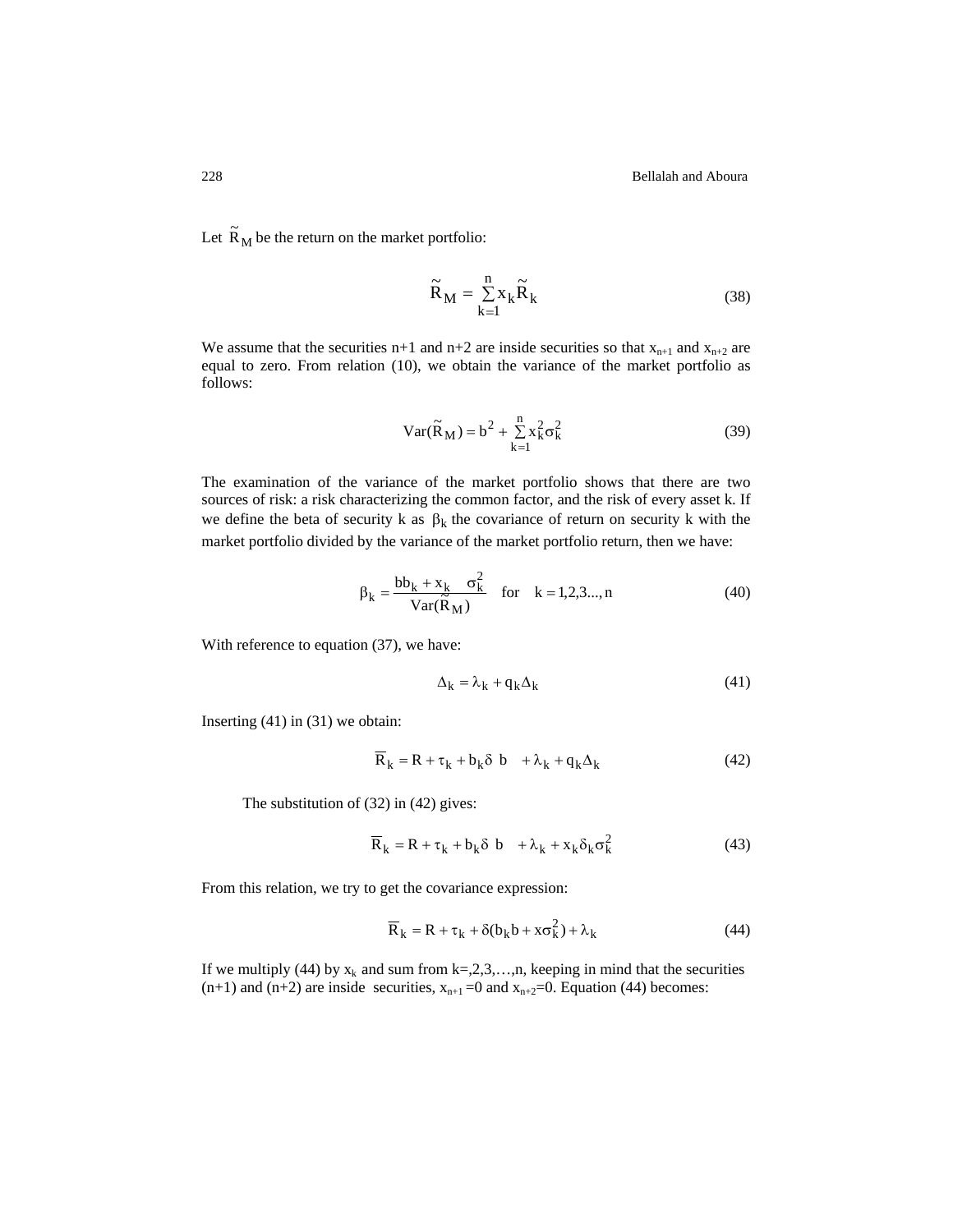$$
\overline{R}_{M} = R + \sum_{k=1}^{n} x_k \tau_k + \delta \left( \sum_{k=1}^{n} x_k b_k b + \sum_{k=1}^{n} x_k^2 \sigma_k^2 \right) + \sum_{k=1}^{n} x_k \lambda_k \tag{45}
$$

Equation (45) can be written as:

$$
\overline{R}_{M} = R + \tau_{M} + \delta Var(\tilde{R}_{M}) + \lambda_{M}
$$
\n(46)

with  $\lambda_M$  = the weighted-average shadow cost of incomplete information over all securities;  $\tau_M$  = the weighted average transaction cost over all securities Or we know that:

$$
Cov(\widetilde{R}_M, \widetilde{R}_k) = \beta_k Var(\widetilde{R}_M)
$$
\n(47)

From equation (47), we can write (44) as follow:

$$
\overline{R}_k = R + \tau_k + \delta_{k\beta} \beta_k \text{Var}(R_M) + \lambda_k \tag{48}
$$

We replace the portfolio variance by its expression from relation (46) in (48) to obtain:

$$
\overline{R}_k = R + \tau_k + \lambda_k + \beta_k (\overline{R}_M - R - \lambda_M - \tau_M)
$$
\n(49)

Equation (49) yields a capital asset pricing model with transaction costs and information costs. Our Model is consistent with Merton's (1987) and Black's (1974) asset pricing models. If the transaction cost on asset k is equal to zero than  $\tau_k = 0$  and  $\tau_M$  =0 the model reduces to Merton's (1987) model. When all investors have the same information about security k than  $\lambda_k = 0$  and  $\lambda_M = 0$ , the model is reduced to Black's (1974) model. When there are no transaction costs and no information costs, the model yields the standard CAPM. This finding shows that in equilibrium the market portfolio will be not efficient in the presence of information costs and transaction costs. Relation (49) can be written as follows:

$$
\overline{R}_k = R + \Psi_k + \beta_k (\overline{R}_M - R)
$$
\n(50)

where  $\Psi_k = \tau_k + \lambda_k + \beta_k (\tau_M + \lambda_M)$ . The market portfolio is efficient if  $\Psi_k = 0$  for all  $k=1,2,3,...,n$ . Equation (49) gives the expected rate of return of security k as a function of the risk free rate, the transaction costs, the shadow cost of incomplete information and the risk premium. In this model the transaction cost and the information cost have the same role in the asset pricing but they are derived differently. This result contradicts the fact that the information cost is considered as transaction costs. Relation (49) shows the intimate relationship between the betas of assets, the effects of transaction costs and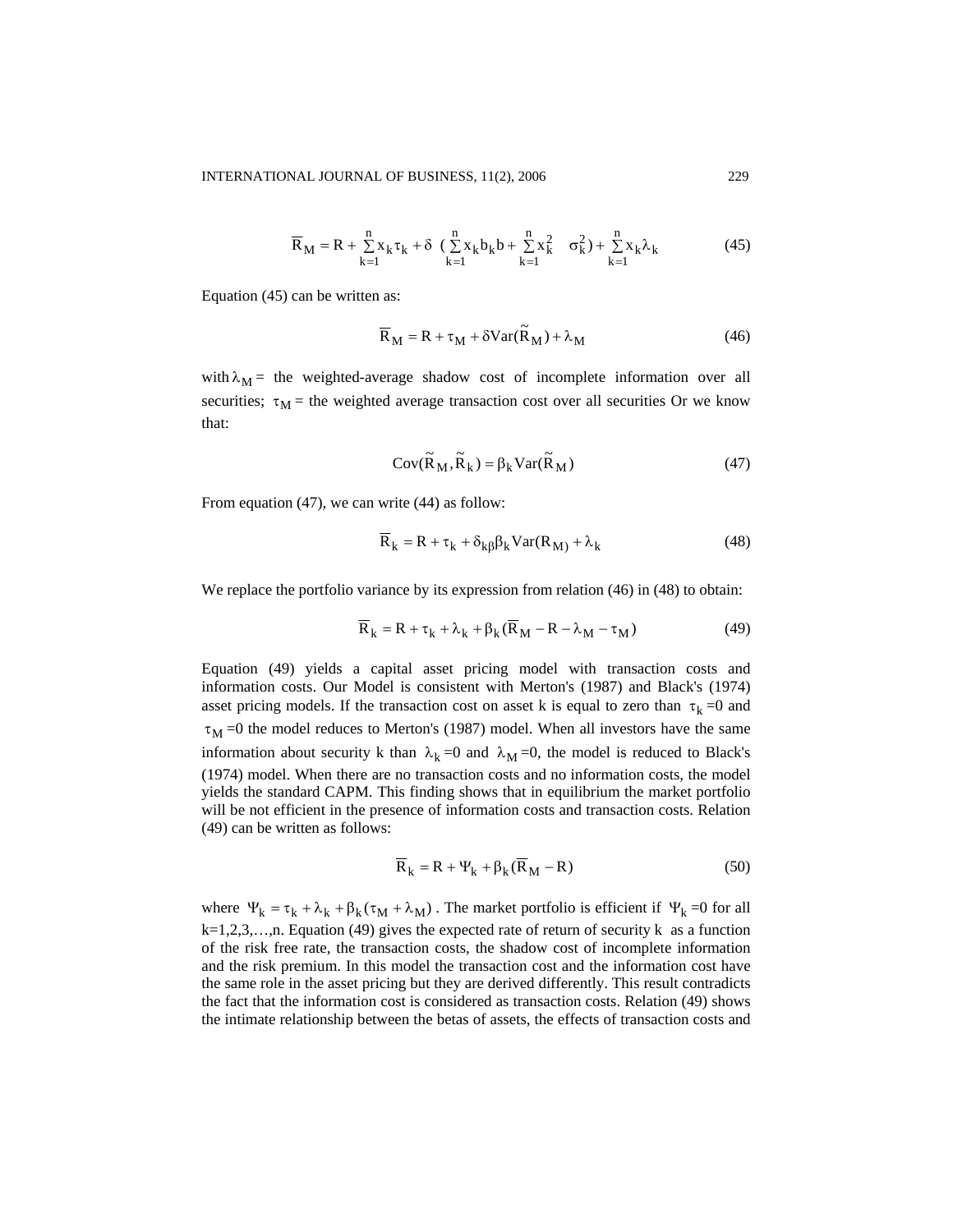information costs in equilibrium. So observing portfolios is equivalent to implicitly observing these costs. Solnik (1974), De santis and Gerard (1997), Hassan and Youssif (2000) show that the international diversification does better than the national one. Our model shows that the costs of investment are important in a domestic and in an international setting and investors are willing to diversify their portfolios if the gains exceed these costs. Our model shows the effects of frictions in capital markets and explains the equity home bias. This conclusion is consistent with the empirical work of Coval and Moskowitz (2000) in which they explain the home bias by the locality of investors and asymmetric information.

 The next section tests our model to show how transaction cost and asymmetric information explain some anomalies in portfolio choice.

### **IV. THE EMPIRICAL EVIDENCE OF THE MODEL**

This section provides an empirical test for our model given by equation (49). Testing this relationship directly remains difficult task due to the existence of two non−observable variables, information costs and transaction costs.

# **A. The Data**

For our empirical study, we select 76 French shares taken from the first market. We extract from the DATASTREAM database the information. Our sample covers a tenyear period going from July  $1<sup>st</sup>$ , 1991 to December  $1<sup>st</sup>$ , 2000. This represents 2460 daily observations.

The results of the empirical tests are presented only for ten companies, but the tests are applied for the whole sample. The ten companies are: GALERIES LAFAYETTE, HAVAS ADVERTISING, LVMH, LAFARGE, GEOPHYSIQUE (CIE.GL.), GECINA, GUYENNE and GASCOGNE, IMERYS, INGENICO, and KLEPIERRE. The first five companies are well known while the five other companies are less known.

## **B**. **The Estimation Procedure**

We construct a series of transaction costs on the basis of a methodology chosen for reasons that we explain later. As for the information costs, we couldn't construct a series for two reasons. The first is that there are no explicit methods for such a work. The second reason is that, the few existing methods need some data that are not available in France. We have to note that the choice of a given method will obviously affect the final result, (i.e, the estimate of the parameters). The choice of one method or another for the estimation of the transaction costs affects the statistical significance of the transaction cost and also of the information cost parameter (considered as constant during each year). The statistical significance of our results depends on the method of construction of the transaction cost series.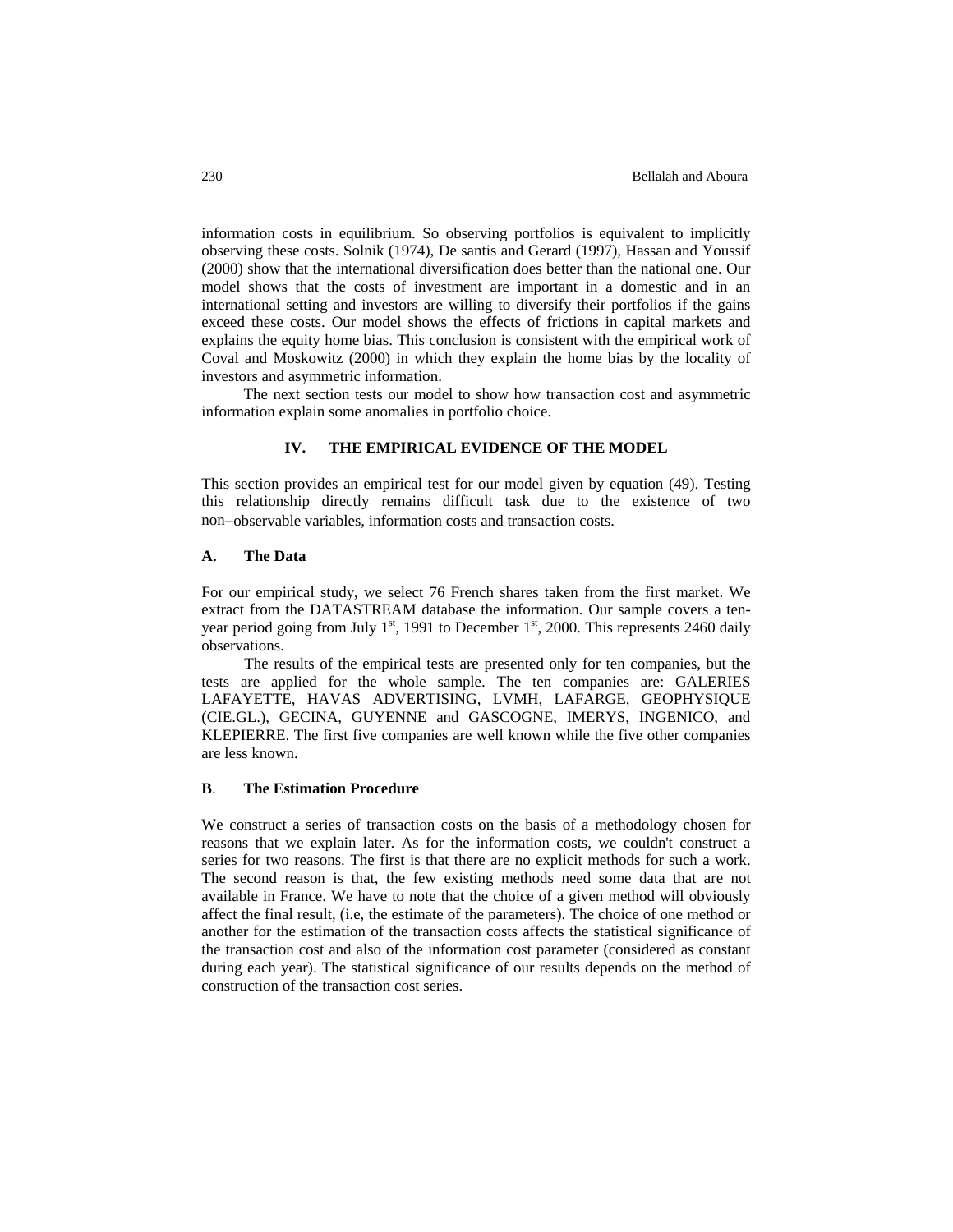### **1. The estimation of transaction cost**

We use a method proposed by Kyle (1985) in order to obtain a sample of transaction costs related to the assets to test the model. We use the volume of all securities in our sample and their prices. Each estimate of transaction costs is calculated for a one-month (21 days) period using the following formula:

$$
|\text{LnP}_t - \text{LnP}_{t-1}| = \alpha + \tau \text{Ln}(1 + V_t)
$$
\n(51)

where  $P_t$  = the price of asset k at time t;  $\tau$  = the transaction cost of asset k at time t;  $V_t$ = the volume of asset k at time t ;  $\alpha$  = the intercept.

The method implemented to extract a sample of monthly transaction costs is consistent with Falkenstein (1996). He uses the volume as a proxy of transaction costs in order to show the effect of this friction on preferences for stocks as revealed by the fund portfolio holdings. In the same way, our method was recently used by Lesmond et al (1999) to study the relation between the frequency of zero returns and transaction costs. We have first employed the measure of Roll (1984),  $2\sqrt{\phantom{0}}$  - cov, which is a measure of the effective bid ask spread as a proxy for the transaction costs. The method proposed by Roll (1984) is estimated using the first-order autocovariance of security returns, but we get some positive autocovariance with our data. We find a problem similar to that in Harris (1990). Harris (1990) overcomes this problem by converting the positive autocovariance to negative. Therefore we employ the model of Kyle (1985).

#### **2. The estimation of information costs**

Jensen (1968) tests the CAPM and the market efficiency. He adds an intercept to the capital asset pricing model to explain the part, which is not explained by the market and attributed to the imperfection. In our test the information cost is approximated by the intercept of Jensen (1968). The asymmetric information hypothesis and especially the shadow cost were tested by Kadlec and McConnel (1994) and recently by Foster and Karolyi (1999). To test this shadow cost and how it explains the abnormal returns, the authors use the change in the number of the registered shareholders from pre-to post listing periods as a proxy for  $\lambda_k$ .

For practical reasons, we couldn't apply this method because these data are not available in France. This is why, we considered arbitrarily that information costs are constant every year and we implement the method employed by Jensen (1968). This is not a strong assumption if we estimate an average cost per year. We recall that the statistical significance of this information cost depends on the construction of the transaction cost series. Nevertheless, the ideal situation is of course to construct a monthly proxy for information costs in addition to the monthly series of transaction costs. We will carry out this applying our model to the American market in a future work.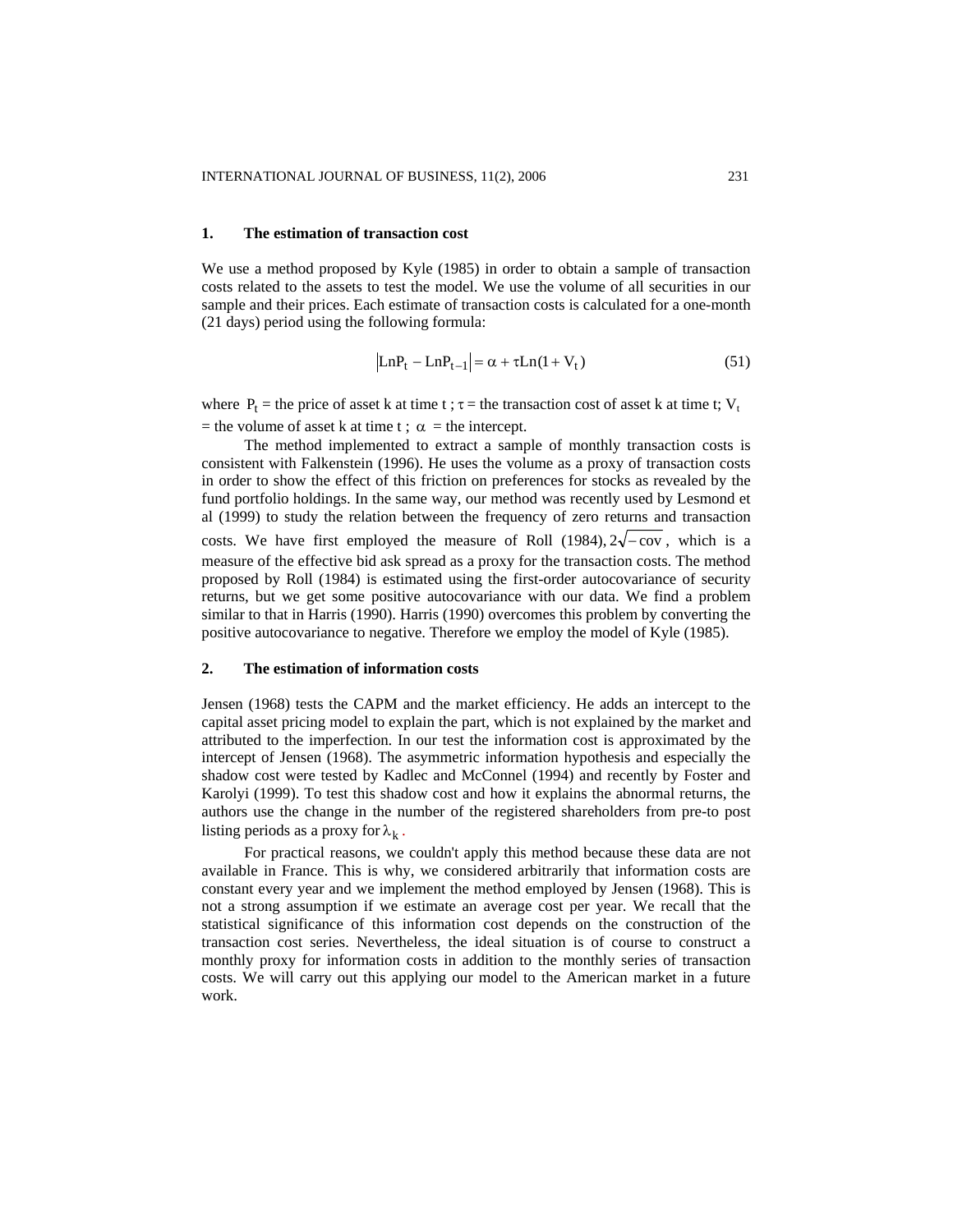|                      | Intercept      | Slopes on     |               |                             |         |
|----------------------|----------------|---------------|---------------|-----------------------------|---------|
| 10 French            | λ              | $\tau_i$      | $\beta_i$     | Adj. $R^2$                  | DW      |
| <b>Stocks</b>        |                |               |               |                             |         |
| <b>GALERIES</b>      | $-0.049730$    | 0.259789***   | $0.404178***$ | 0.0554                      | 2.10181 |
| <b>LAFAYETTE</b>     | $(-1.328107)$  | (4.152402)    | (9.34129)     | $\Omega$                    |         |
| <b>GECINA</b>        | $-0.031515$    | $0.066705*$   | 0.106995***   | 0.0106                      | 2.4691  |
|                      | $(-1.594517)$  | (1.9283)      | (4.162084)    | $\theta$                    |         |
| <b>GEOPHYSIQUE</b>   | $-0.203811***$ | $0.31867***$  | 0.542849***   | 0.0853                      | 1.84353 |
| (CIE.GL.)            | $(-3.6936)$    | (5.46032)     | (7.95514)     | 8                           |         |
| <b>GUYENNE &amp;</b> | $-0.093205***$ | 0.295859***   | 5.229971***   | 0.0795                      | 2.10594 |
| <b>GASCOGNE</b>      | $(-3.5412)$    | (5.2299)      | (9.67065)     | 5                           |         |
| <b>HAVAS</b>         | $-0.09695***$  | 0.339519***   | $0.67402***$  | 0.1480                      | 1.96715 |
| <b>ADVERTISING</b>   | $(-2.61466)$   | (0.33951)     | (0.148013)    |                             |         |
| <b>IMERYS</b>        | $-0.061895*$   | $0.15218**$   | $0.50336***$  | 0.0943                      | 2.23268 |
|                      | $(-1.7396)$    | (2.47265)     | (11.8111)     | $\mathcal{D}_{\mathcal{L}}$ |         |
| <b>INGENICO</b>      | $-0.123956**$  | $0.313658***$ | $3.644360***$ | 0.0991                      | 1.94313 |
|                      | $(-2.445262)$  | (3.644360)    | (9.32097)     | 8                           |         |
| <b>KLEPIERRE</b>     | $-0.03159$     | $0.19420***$  | 3.37239***    | 0.0165                      | 2.23177 |
|                      | $(-1.34771)$   | (3.37239)     | (3.37239)     | 3                           |         |
| <b>LVMH</b>          | 0.008194       | 0.15639***    | 0.96279***    | 0.4028                      | 1.80588 |
|                      | (0.291506)     | (3.256624)    | (30.12817)    | $\Omega$                    |         |
| LAFARGE              | $-0.043708$    | $0.10356**$   | $0.854505***$ | 0.2888                      | L.99198 |
|                      | $(-1.45330)$   | (2.519234)    | (21.6644)     | 3                           |         |

 **Table 1** Empirical results for ten years

\* / \*\* / \*\*\* Significantly different from zero at the 10 / 5 /1 percent level.

Numbers in parentheses denote asymptotic t-statistics.

Table 1 displays the results for a ten-year estimation of our model. We consider only ten companies. All the  $\beta_k$ 's are obviously statistically significant since the market portfolio explains an important part of the expected return of each company. All the transaction costs are also significant, which means that for the period considered, they affect the expected return. Information costs, they are significant only for five out of ten companies. We also note that they are almost all negatively correlated with the expected return, which is consistent with the results in Forester and Karolyi (1999) and Kadlec and MCconnell (1994).

If we observe that for relevant companies as GALERIE LAFAYETTE or LVMH and LAFARGE, the information cost is not significant because they are considered as "large firms" and thus, the investors have an easy access to the information. We observed also that HAVAS ADVERTISING has a significant information cost, which is surprising because it is a "large firm". Due to the fact that information costs are not significant for "large companies", in general, the investosr tend to purchase these firm's assets, which are better known. Our finding is consistent with the results in Kang and Stulz (1997) and recently Dahliquist and Robertsson (2001). Table 2 to Table 3, estimate parameters for each year during ten years and for the ten companies. In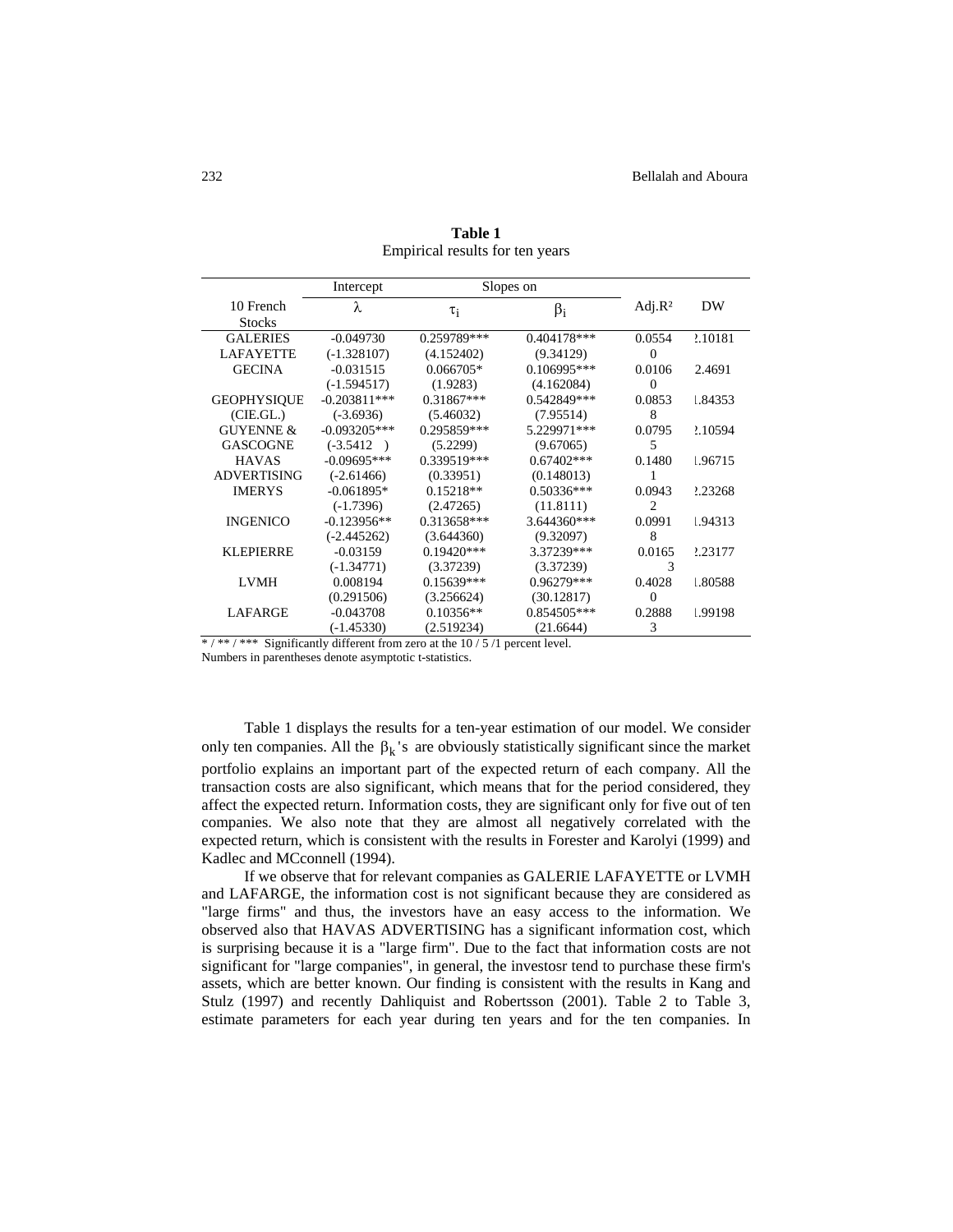general, all the  $\beta_k$ 's are statistically significant. Transaction costs are generally not significant. This can be the fact of the method retained to build up our transaction cost series. Different methods imply different results. Our method is inspired by the Kyle's model for transaction costs and it doesn't display the results that we could have expected. It is the same for the information cost parameter that is generally not significant for a one-year frequency, but the estimates are always negatively correlated with the expected return. We observe for the year 1996 that many transaction costs are significant. This can be explained by the fact that the volume on the stock market for our ten companies has began to rise slowly in 1996 to be the highest in 1997 for all the decade. Besides, 1997 was the return of the economic growth in France. The increase of the activity in the Paris Bourse may have implied a more frequent rebalancing of portfolios, i.e., more transaction costs.

|                                     | Intercept     | Slopes on    |              |            |         |
|-------------------------------------|---------------|--------------|--------------|------------|---------|
| <b>GALERIES</b><br><b>LAFAYETTE</b> | λ             | $\tau_i$     | $\beta_i$    | Adj. $R^2$ | DW      |
| Year 1                              | $-0.217154$   | $-0.00526$   | $0.244760**$ | 0.00239    | 2.27924 |
|                                     | $(-0.976376)$ | $(-0.01304)$ | (2.07467)    |            |         |
| Year 2                              | $-0.12197$    | $0.35784**$  | $-0.06497$   | 0.00129    | 2.0358  |
|                                     | $(-0.72243)$  | (1.72946)    | $(-0.47800)$ |            |         |
| Year 3                              | $-0.085895$   | 0.18605      | $0.2404**$   | 0.01623    | 2.19486 |
|                                     | $(-0.83774)$  | (0.96249)    | (2.01341)    |            |         |
| Year 4                              | 0.0644        | $0.5305**$   | $0.5020***$  | 0.09984    | 2.14788 |
|                                     | (0.56246)     | (2.40910)    | (5.0462)     |            |         |
| Year 5                              | $-0.25595**$  | 0.34661      | $0.32816***$ | 0.03829    | 2.19477 |
|                                     | $(-2.3066)$   | (1.36143)    | (2.79015)    |            |         |
| Year 6                              | $-0.2177**$   | $0.83527***$ | 0.39294***   | 0.06223    | 1.80927 |
|                                     | $(-1.83941)$  | (2.69332)    | (3.11939)    |            |         |
| Year 7                              | $-0.2177**$   | $0.83527***$ | 0.39294***   | 0.06223    | 1.80927 |
|                                     | $(-1.839417)$ | (2.69332)    | (3.11939)    |            |         |
| Year 8                              | 0.04807       | 0.28483      | 1.15633***   | 0.09301    | 2.08766 |
|                                     | (0.25784)     | (1.15633)    | (5.22286)    |            |         |
| Year 9                              | $-0.04156$    | 0.25814      | $0.60084***$ | 0.08301    | 1.80820 |
|                                     | $(-0.2408)$   | (1.23043)    | (4.67749)    |            |         |
| Year 10                             | $-0.00157$    | 0.06727      | 0.421240***  | 0.04117    | 2.31233 |
|                                     | $(-0.0085)$   | (0.49064)    | (3.28256)    |            |         |

**Table 2** Empirical results per year

\* / \*\* / \*\*\* Significantly different from zero at the 10 / 5 /1 percent level.

Numbers in parentheses denote asymptotic t-statistics.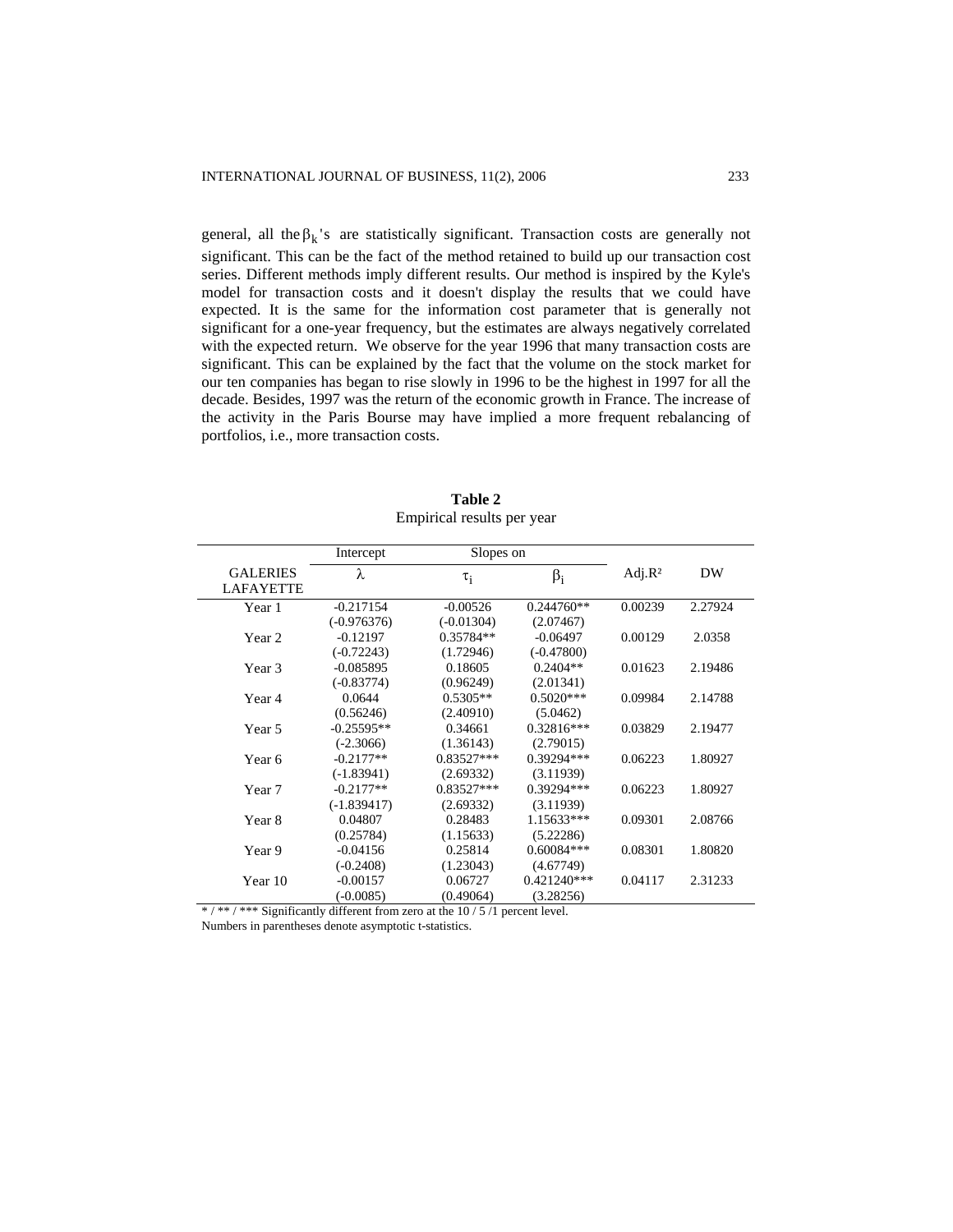|               | Intercept    | Slopes on    |              |            |         |
|---------------|--------------|--------------|--------------|------------|---------|
| <b>GECINA</b> | λ            | $\tau_i$     | $\beta_i$    | Adj. $R^2$ | DW      |
| Year 1        | $-0.20403$   | 0.00485      | $-0.05258$   | 0.0009     | 2.4441  |
|               | $(-1.0891)$  | (0.06115)    | $(-0.05258)$ |            |         |
| Year 2        | $-0.07107$   | 0.07383      | 0.08854      | 0.00514    | 2.6332  |
|               | $(-0.8489)$  | (0.79804)    | (1.13576)    |            |         |
| Year 3        | 0.016286     | 0.15764      | $0.14726*$   | 0.00651    | 2.63272 |
|               | (0.16768)    | (0.53946)    | (1.75148)    |            |         |
| Year 4        | $-0.13609$   | $-0.04706$   | $0.22330***$ | 0.01854    | 2.3952  |
|               | $(-1.4144)$  | $(-0.27422)$ | (0.22330)    |            |         |
| Year 5        | $-0.09626$   | 0.00534      | 0.16433      | 0.00380    | 2.36445 |
|               | $(-0.09626)$ | (0.02986)    | (1.56193)    |            |         |
| Year 6        | 0.04055      | 0.13988      | $0.15034**$  | 0.0117     | 2.38100 |
|               | (0.705970)   | (0.782624)   | (1.96966)    |            |         |
| Year 7        | $-0.04730$   | 0.22212      | $0.21561***$ | 0.07105    | 2.32289 |
|               | $(-0.60835)$ | (0.9343)     | (3.49525)    |            |         |
| Year 8        | 0.04693      | 0.11586      | 0.0654       | 0.00052    | 2.42501 |
|               | (0.5910)     | (0.38970)    | (1.3058)     |            |         |
| Year 9        | 0.00995      | 0.13685      | 0.00767      | 0.00139    | 2.42668 |
|               | (0.13748)    | (0.59760)    | (0.15059)    |            |         |
| Year 10       | $-0.0905$    | 0.11436      | 0.03503      | 0.00259    | 2.71691 |
|               | $(-1.2264)$  | (0.38227)    | (0.75831)    |            |         |

**Table 3** Empirical results per year

\* / \*\* / \*\*\* Significantly different from zero at the 10 / 5 /1 percent level.

Numbers in parentheses denote asymptotic t-statistics.

## **V. CONCLUSION**

This paper develops a capital asset pricing model in the case of asymmetric information and transaction costs. It is shown that these two sources of market frictions have the same function in the model but they are derived differently. This evidence contradicts some authors who view the information costs as transaction costs. The empirical work provides an explanation of the evolution of these variables. Our tests show that the information costs are negatively correlated with the expected return and have an asymmetric evolution with transaction costs.

We show that investors better know large firms, which explains the bias in favor of some assets. Our model can be used to account for the cost of capital and to show how frictions impact the capital budgeting.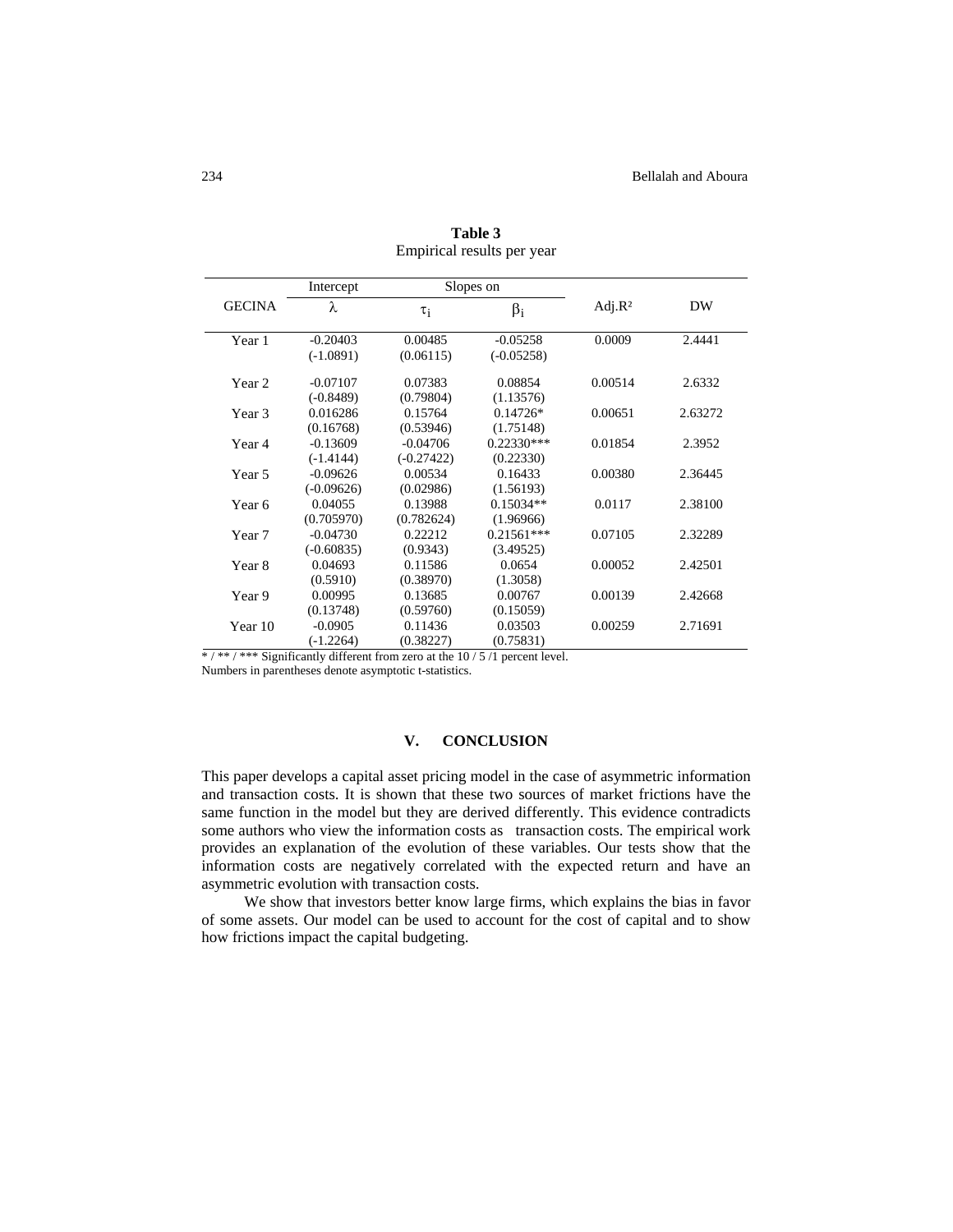#### **ENDNOTES**

1. The method used by Kadalec and McConnel (1994) and Foster and Karolyi (1999) to show the relationship between the abnormal returns and the shadow costs of incomplete information is:  $\Delta R_k = \alpha_0 + \alpha_1 \Delta \lambda_k + e_k$ , where the effect of the information cost is given by:

$$
\Delta\lambda_k = \frac{Res_k \times MKtval_k}{NYSEhld_k} - \frac{Res_k \times MKtval_k}{OTChld_k}
$$

with  $\text{Res}_k$ = the residual variance of security k; Mktval<sub>k</sub>= the market value of security k; NYSEhld<sub>k</sub> = the number of NYSE shareholders for security k; OTChl $d_k$  = the number of OTC shareholders of the security k; and  $\alpha_0$ ,  $\alpha_1$  are the intercept and the coefficient of this regression.

### **REFERENCES**

- Black, F., 1974, "International Capital Market Equilibrium with Investment Barriers", *Journal of Financial Economics*, 337-352.
- Brennan, M. and C. Henry, 1997, "International Portfolio Investment Flows", *Journal of Finance*, n 5, 1851-1880.
- Cooper, I., and K. Kaplanis, 1994, "What Explains the Home Bias Equity in Portfolio Investment," *Review of Financial Studies*, vol 7, 45-60.
- Cooper, I., and K. Kaplanis, 2000, "Partially Segmented International Capital Markets and International Capital Budgeting," *Journal of International Money and Finance* n°19, 309-329.
- Coval, J., and T. Moskowitz, 2000, "Home Bias at Home: Local Equity Preference in Domestic Portfolios," *Journal of Finance*, 2045-2073.
- Dahlquist, M., and G. Robertsson, 2001, "Direct Foreign Ownership, Institutional Investors, and Firm Characteristics", *Journal of Financial Economics*, vol 59 n3.
- De Santise, G., and G. Bruno, 1997, "International Asset Pricing and Portfolio Diversification with Time-varying Risk ", *Journal of Finance*, n°52, 1881-1912.
- Falkenstein, E., 1996, "Preferences for Stock Characteristics as Revealed By Mutual Fund Portfolio Holdings," *Journal of Finance*, n 51p. 11-135.
- Forester, R., and A. Karolyi, 1999, "The Effect of Market Segmentation and Investor Recognition on Asset Prices: Evidence from Foreign Sticks Listing in the United States", *Journal of Finance*, 981-1012.
- Grubel, H., 1968, "Internationally Diversified Portfolios: Welfare and Capital Flows", *American Economic Review*, December, p.1299-1314.
- Haim, L., and M. Sarnat, 1970, "International Diversification of Investment Portfolio", *American Economic Review*, September, 668-675.
- Harris, L., 1990, "Statistical Properties of the Roll Serial Covariance Bid/Ask Estimator", *Journal of Finance*, n 45, 579-590.
- Iftekhar, H., and Y. Simaan, 2000, "A Rational Explanation for Home Country bias", *Journal of International Money and Finance*, n°19, 331-361.
- Jensen, M., 1968, "The Performance of Mutual Funds in the Period 1945-1964", *Journal of Finance*, n44.